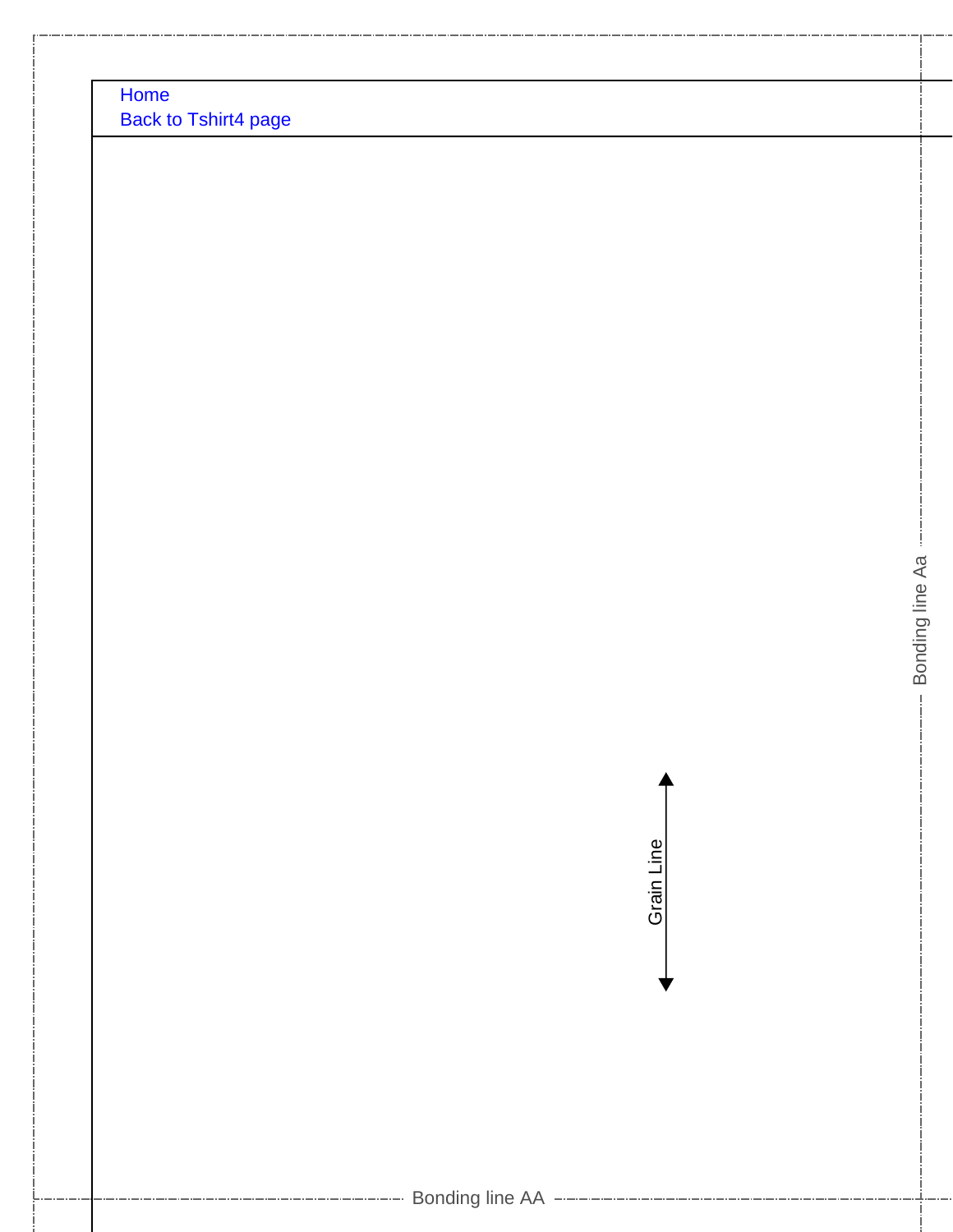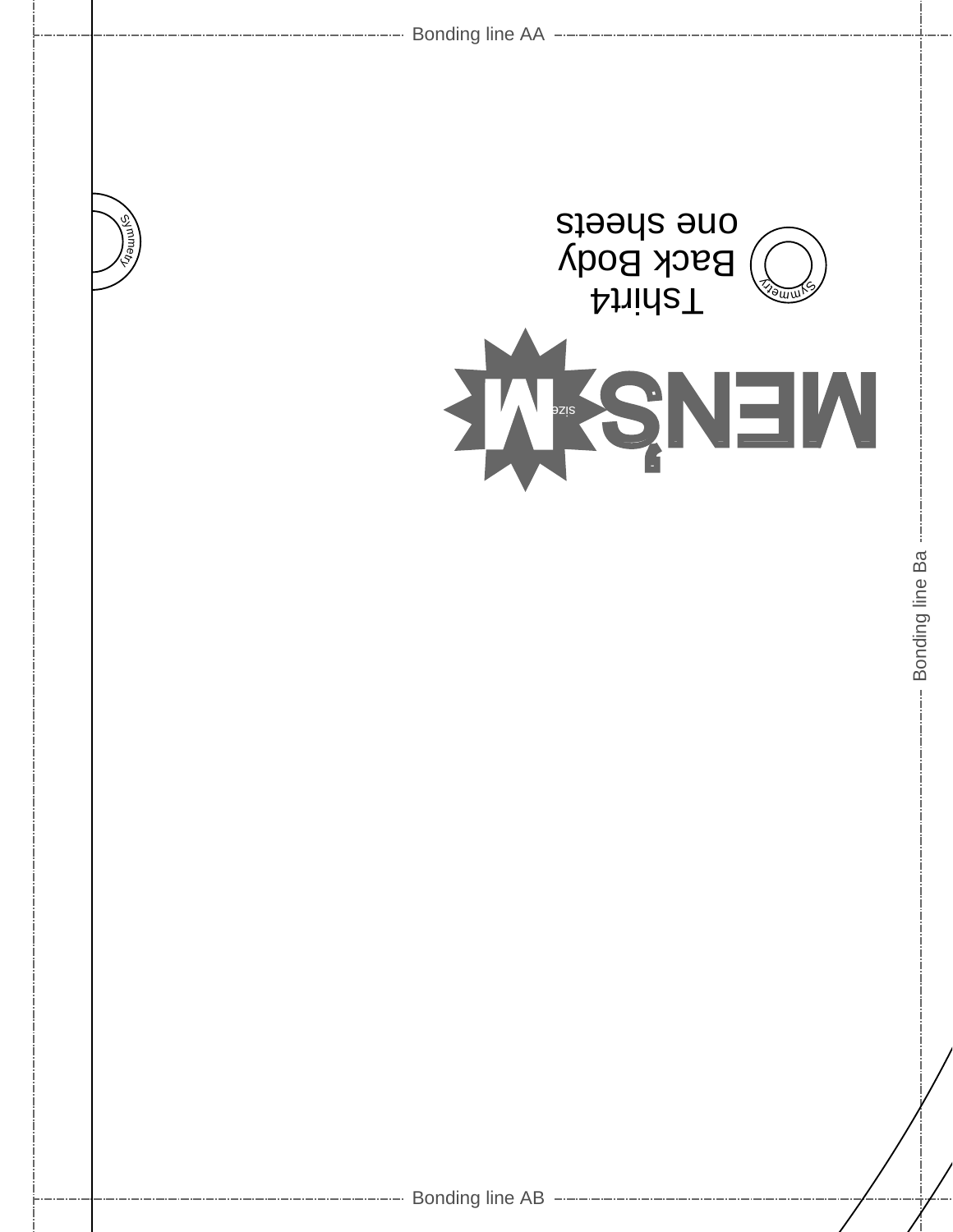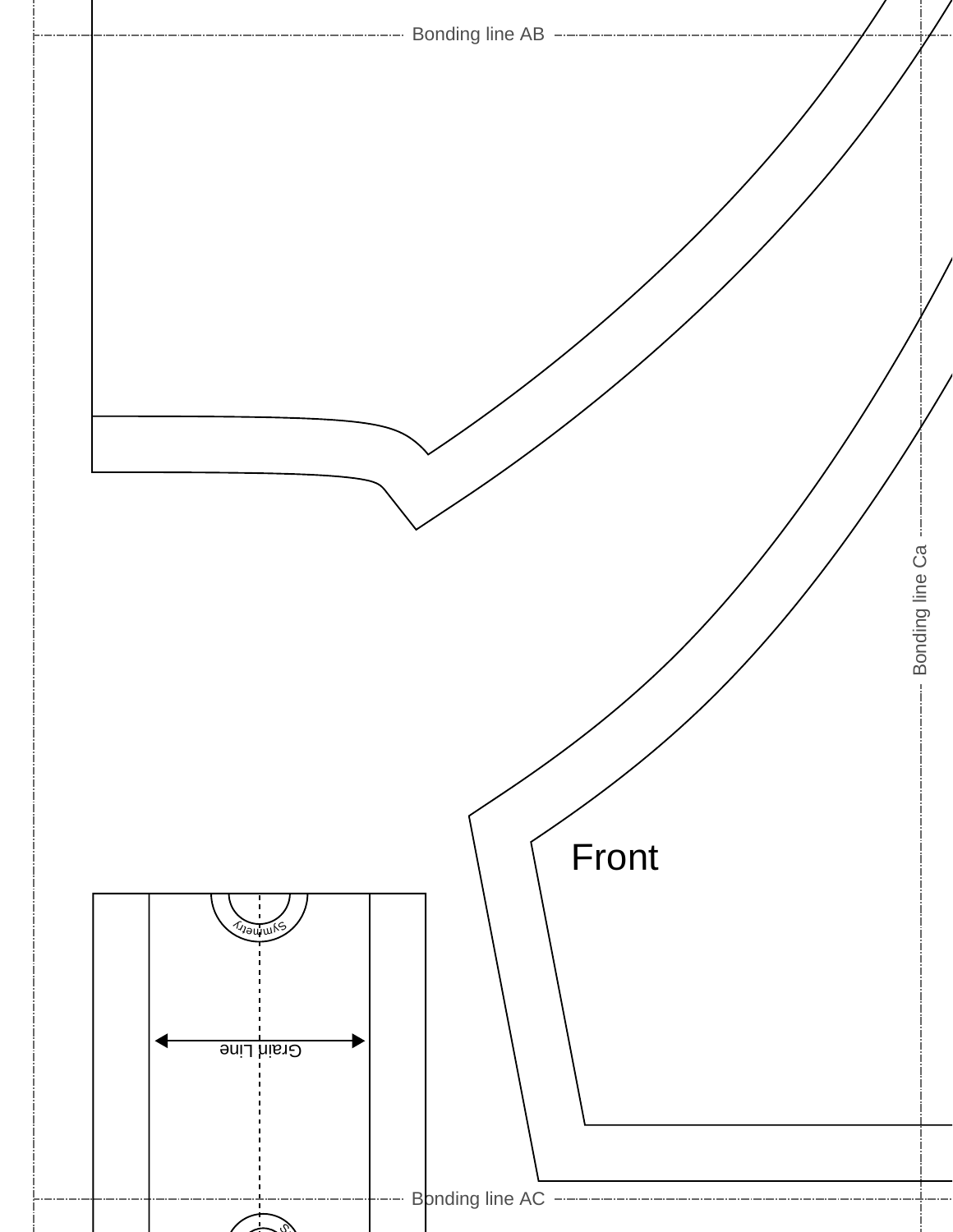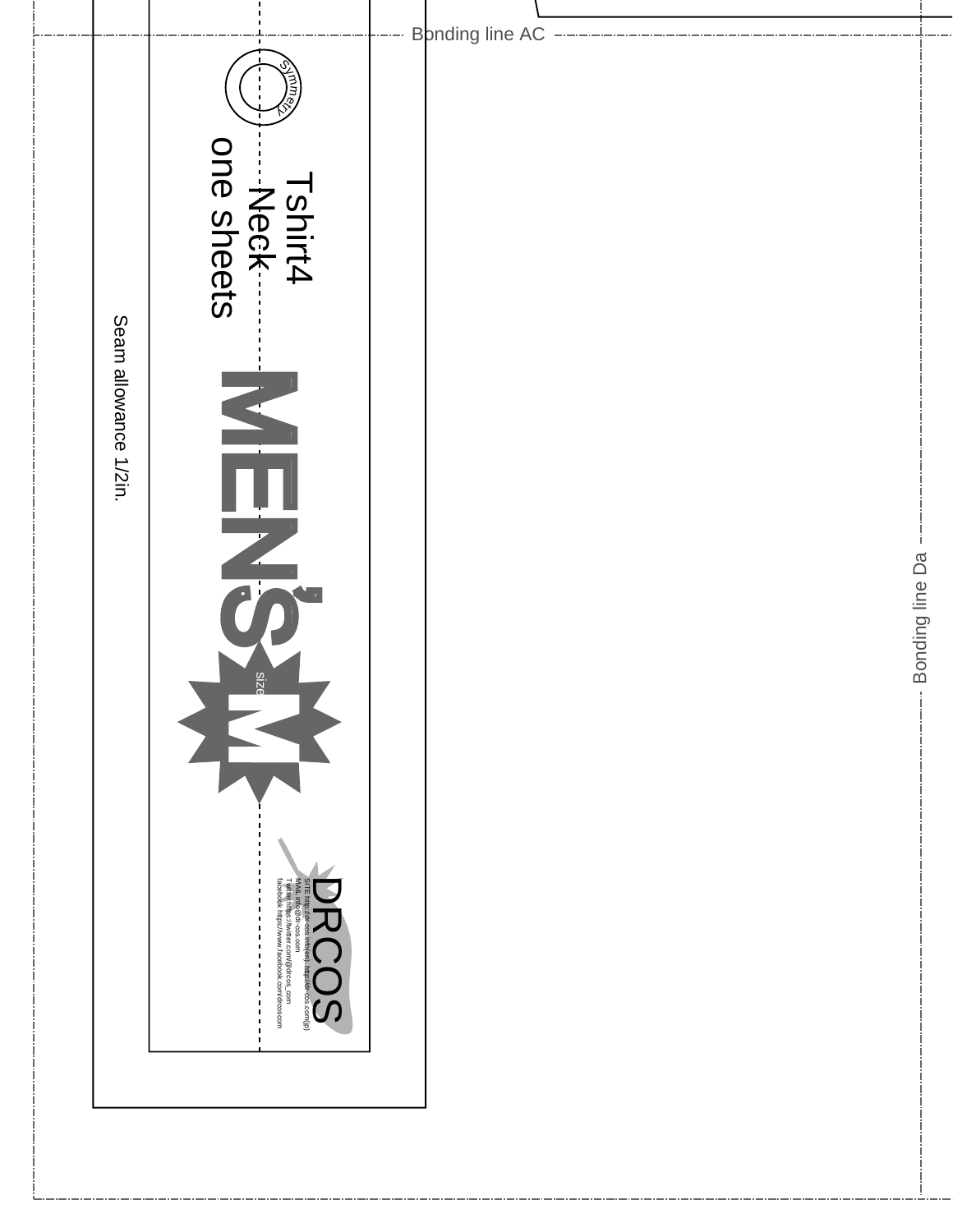| facebook https://www.facebook.com/drcoscom<br>Twitter https://twitter.com/@drcos_com<br>MAIL info@dri-cos.com<br>7 SITE http://dr-cos.int/i.qthd (ne)ofni.eos-tb/\:qthd<br><b>DRCOS</b> |                       |                 |                       | moozoonb\moo.xloodeost.www\\:zqttrl xloodeosi<br>Twitter https://twitter.com/@drcos_com<br>moo.aoo-1b <sup>@</sup> otni JIAM<br>SITE http://dr-cos.in/iqm/ http://dr-cos.com/jp/<br>DRCOS |
|-----------------------------------------------------------------------------------------------------------------------------------------------------------------------------------------|-----------------------|-----------------|-----------------------|-------------------------------------------------------------------------------------------------------------------------------------------------------------------------------------------|
|                                                                                                                                                                                         | Seam allowance 1/2in. |                 | Seam allowance 1/2in. |                                                                                                                                                                                           |
|                                                                                                                                                                                         |                       | Bonding line BA |                       |                                                                                                                                                                                           |

Bonding line Aa

- Bonding line Aa

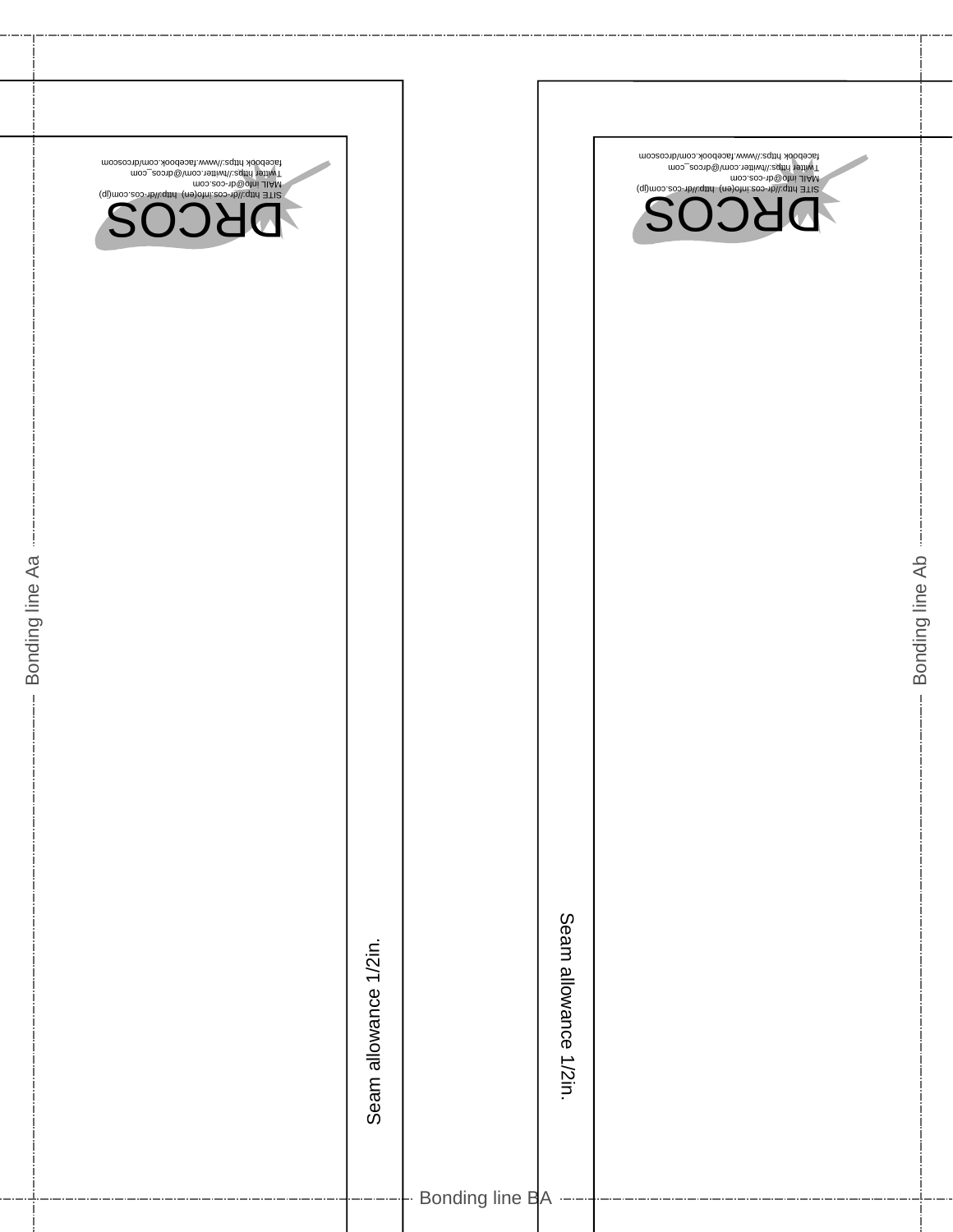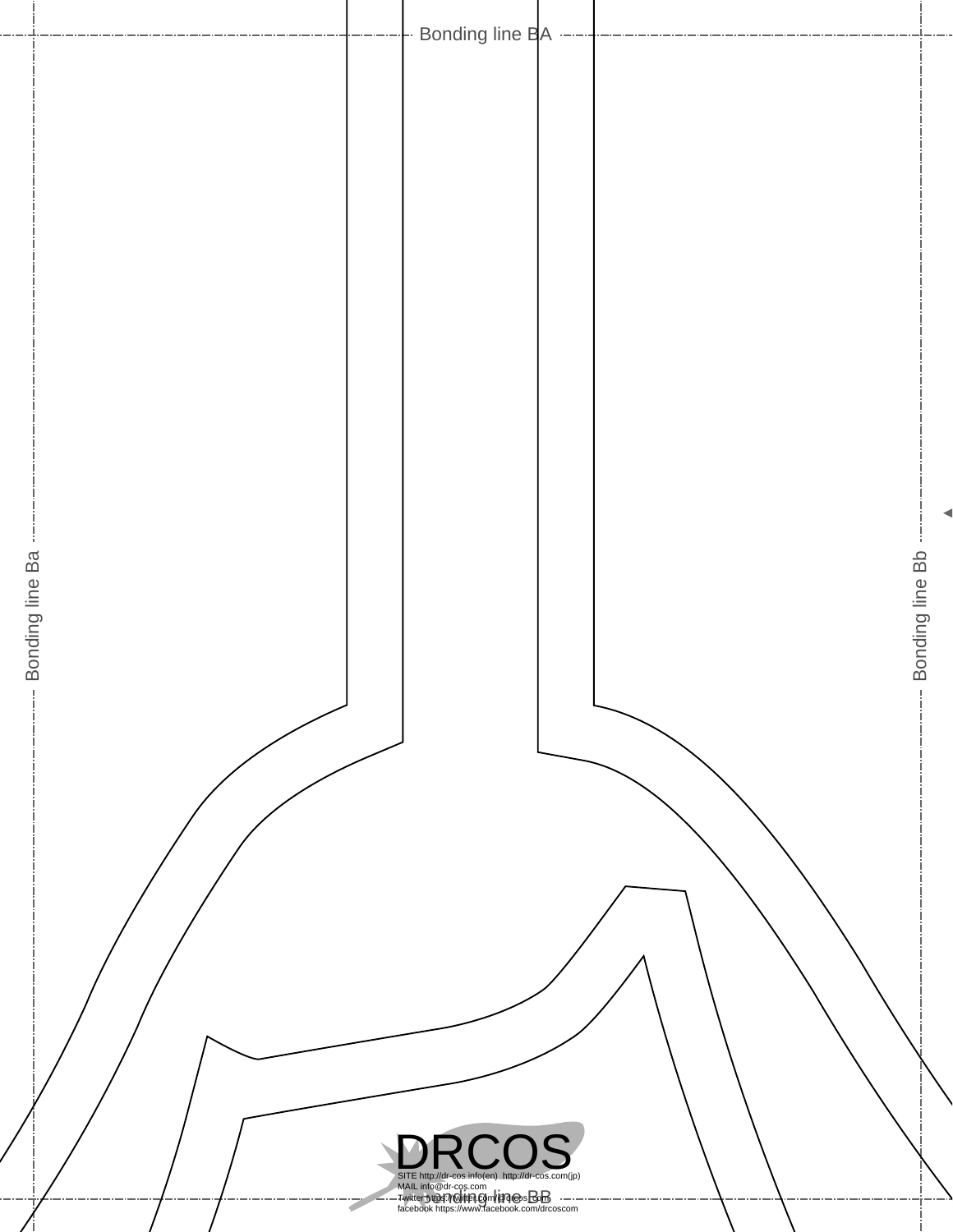

Seam allowance 1/2in.

---- Bonding line BC ---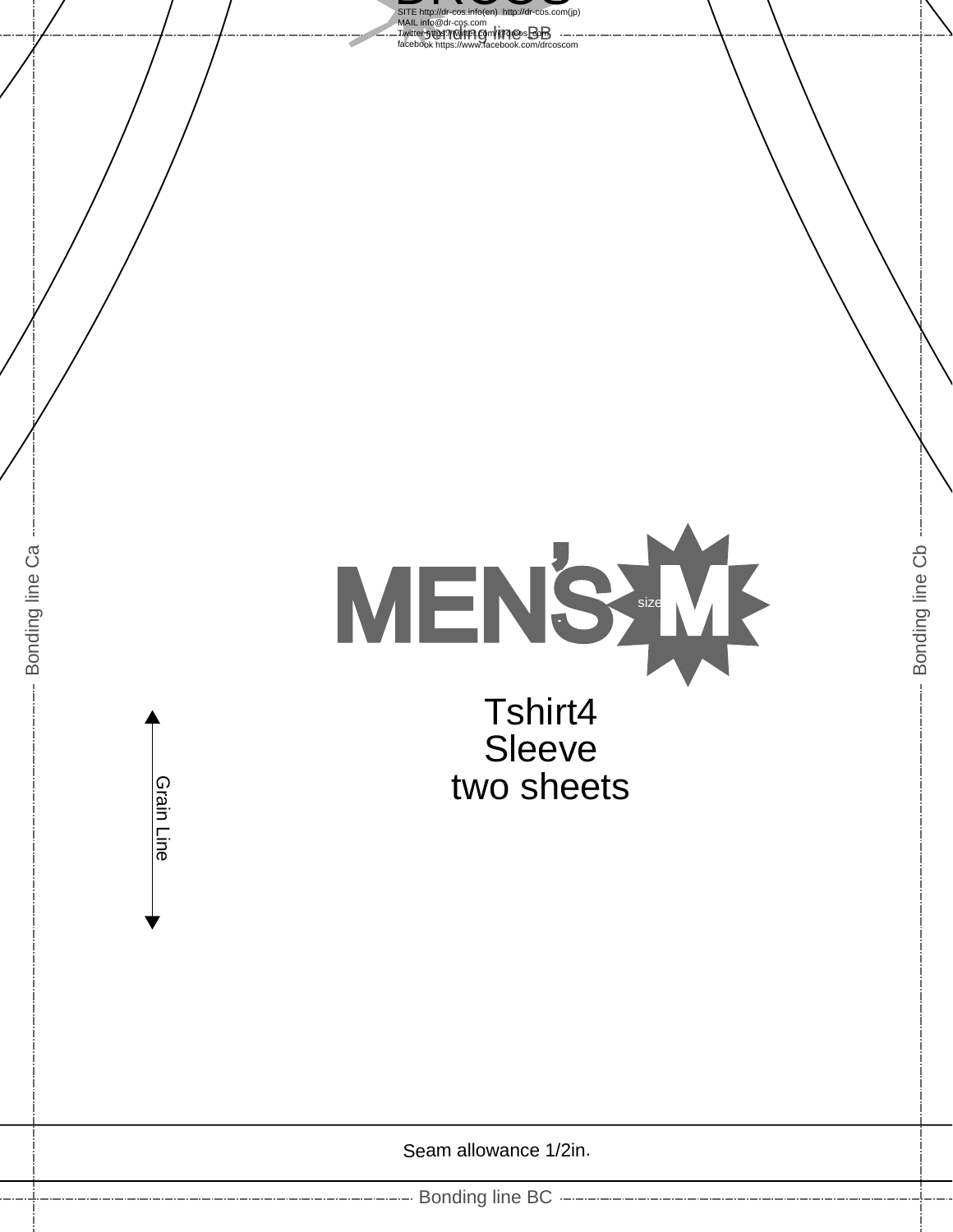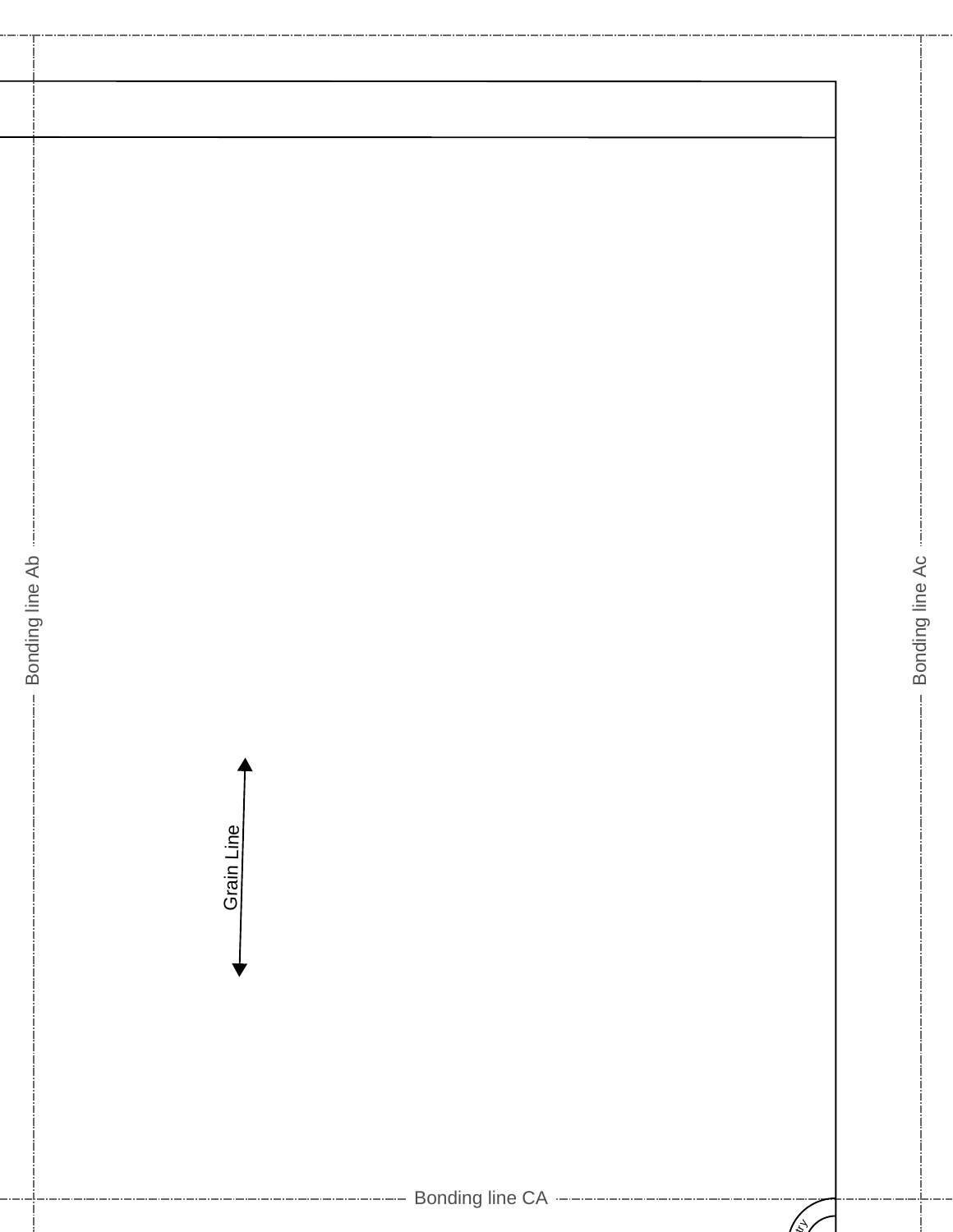